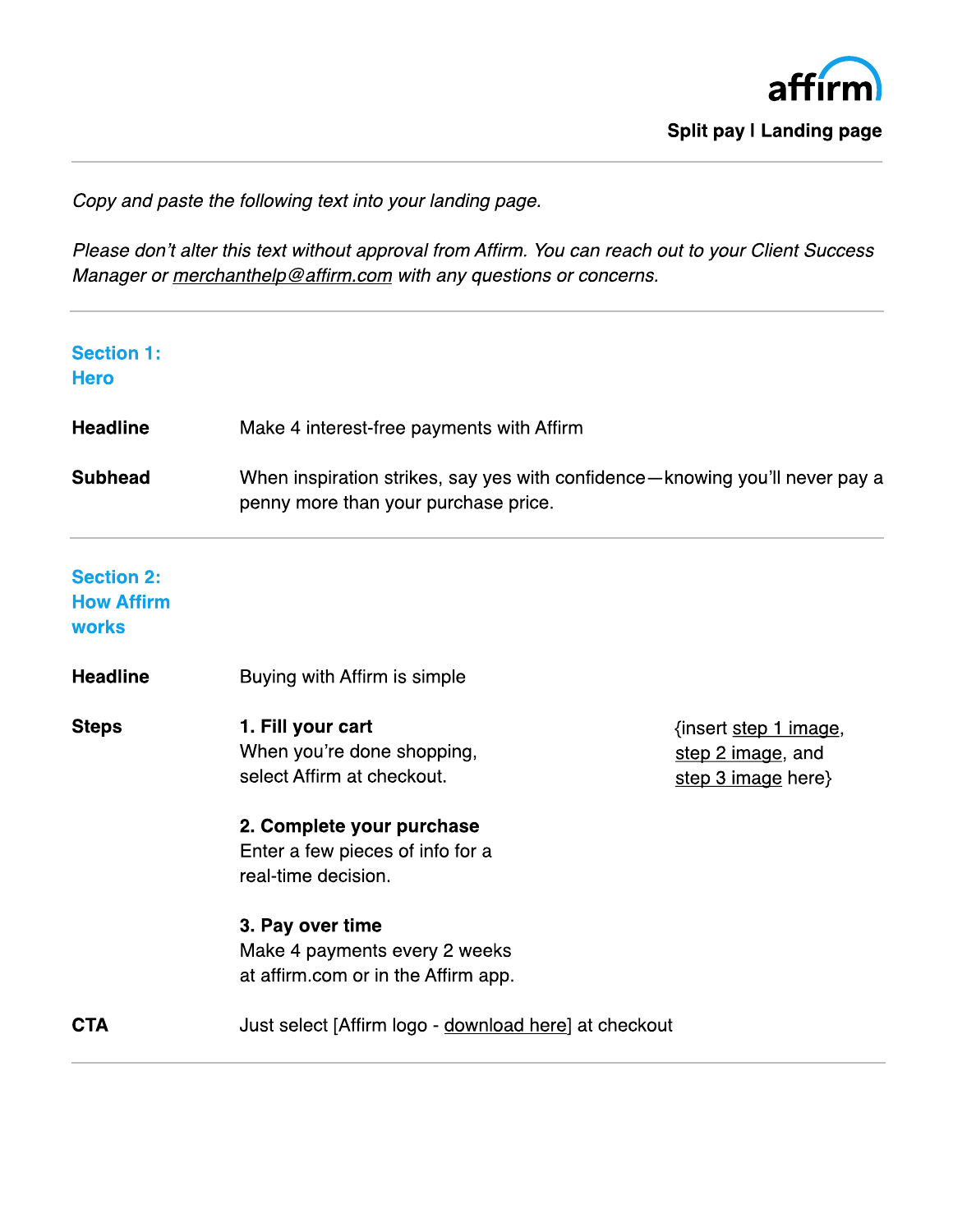

Split pay I Landing page

Copy and paste the following text into your landing page.

Please don't alter this text without approval from Affirm. You can reach out to your Client Success Manager or [merchanthelp@affirm.com](mailto:merchanthelp@affirm.com) with any questions or concerns.

| <b>Section 3:</b><br><b>Value props</b> |                                                                                                                                                                                                                                                                                                                            |  |
|-----------------------------------------|----------------------------------------------------------------------------------------------------------------------------------------------------------------------------------------------------------------------------------------------------------------------------------------------------------------------------|--|
| <b>Headline</b>                         | Say yes with confidence                                                                                                                                                                                                                                                                                                    |  |
| <b>Subhead</b>                          | When you buy with Affirm, you always know exactly what you'll owe and when<br>you'll be done paying. You'll never pay a hidden fee-or any fee, for that<br>matter.                                                                                                                                                         |  |
| <b>Value props</b>                      | <b>Transparent</b><br>Never pay more than the price of your purchase.                                                                                                                                                                                                                                                      |  |
|                                         | <b>Simple</b><br>It only takes a moment, and checking your eligibility won't affect your credit<br>score.                                                                                                                                                                                                                  |  |
|                                         | Fair<br>Affirm won't charge you late fees or penalties of any kind, ever.                                                                                                                                                                                                                                                  |  |
| <b>Disclosure</b>                       | Payment options are offered by Affirm, are subject to an eligibility check, and<br>may not be available in all states. California residents: Affirm Loan Services,<br>LLC is licensed by the Department of Business Oversight. Loans are made or<br>arranged pursuant to California Financing Law license<br>60DBO-111681. |  |
| <b>Section 4:</b><br><b>FAQs</b>        | Can I pay off my purchase early?<br>Yes! There's no penalty for paying early.                                                                                                                                                                                                                                              |  |
|                                         | How do I make my payments?<br>You can make or schedule payments at affirm.com or in the Affirm app for iOS<br>or Android. Affirm will send you email and text reminders before payments are<br>due.                                                                                                                        |  |